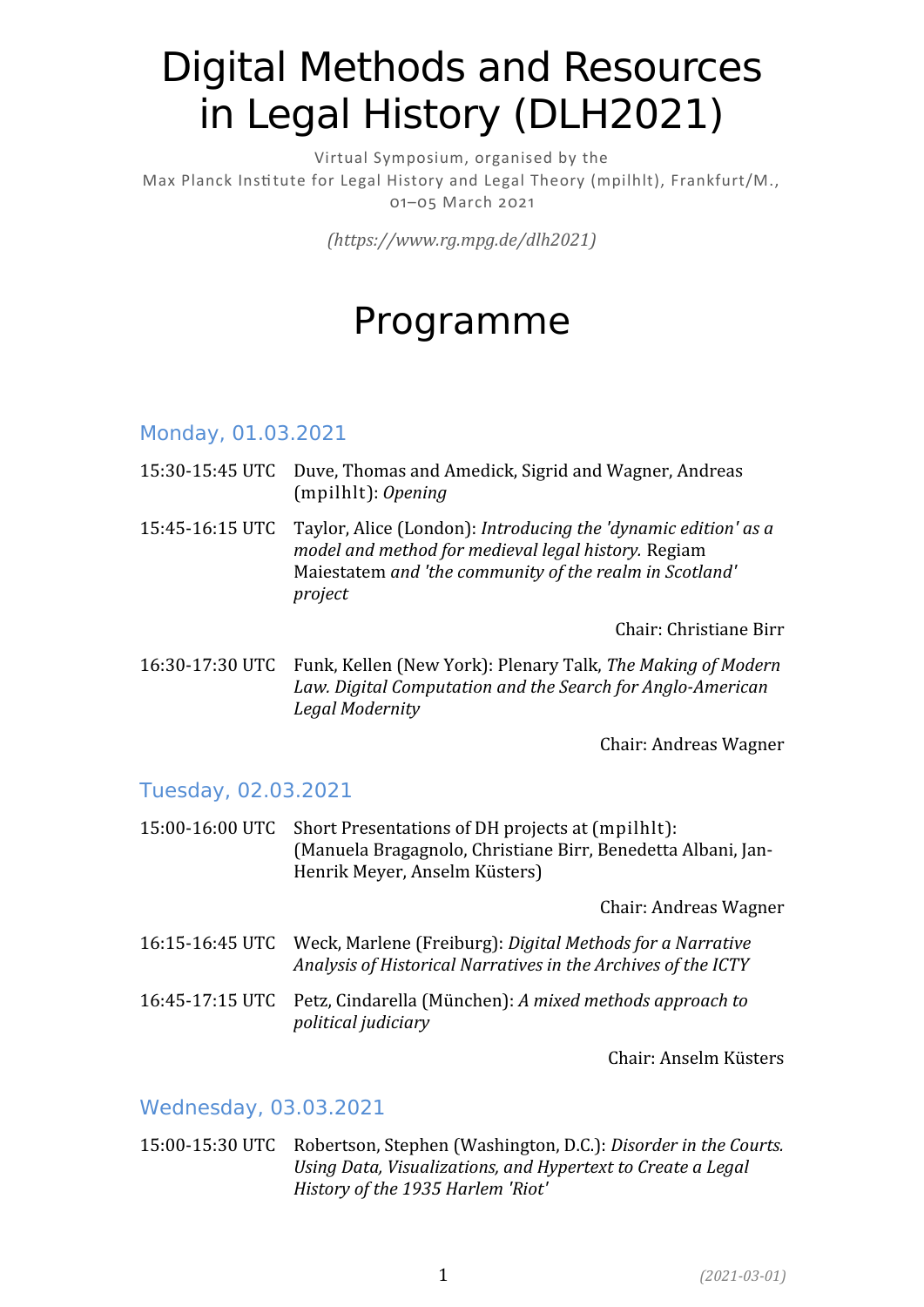15:30-16:00 UTC Quaas, Franziska (Hamburg): *Analyzing formulaic writing of early medieval legal documents based on database-driven digital research infrastructures emerging from a new hybridedition of the* formulae

Chair: Manuela Bragagnolo

16:15-17.15 UTC Härter, Karl (Frankfurt/M.) / Romein, Annemieke (Ghent/Amsterdam): Plenary Talk, *A Digital Portal to Early Modern Police Ordinances: Database, Resources and Methods of Use*

Chair: Benedetta Albani

#### Thursday, 04.03.2021

- 15:00-15:30 UTC Mikuła, Maciej (Krakow): *IURA. Sources from Laws of the Past*
- 15:30-16:00 UTC Melo Flórez, Jairo A. (Michoacán): Glosae digitalibus*. An approach to automatized analysis of marginalia in Modern Era legal sources*

Chair: Cindy Rico Carmona

- 16:15-16:45 UTC Schorr, Moshe (Haifa): *Mapping Rabbinic Responsa. Metadata Analysis in Legal History*
- 16:45-19:00 UTC Poster Session

Chairs: Manuela Bragagnolo, Andreas Wagner

#### Friday, 05.03.2021

| 15:00-15:30 UTC                                      | Schöch, Christof (Trier): Lost in Beccaria, or: Building and<br>Exploring a Corpus of Eighteenth-Century Editions and<br>Translations of Beccaria's Dei delitti e delle pene (1764) in the<br>MetaLex project |
|------------------------------------------------------|---------------------------------------------------------------------------------------------------------------------------------------------------------------------------------------------------------------|
|                                                      | 15:30-16:00 UTC Dorin, Rowan (Stanford): Corpus Synodalium. Medieval Canon<br>Law in the Digital Age                                                                                                          |
|                                                      | Chair: Manuela Bragagnolo                                                                                                                                                                                     |
| 1 $\ell$ 1 $\Gamma$ 1 $\sigma$ 0 $\Omega$ 1 $\Gamma$ | Albem: Denadette (Enankfurt (M) (Culd: Le (Dellee) (Voicen                                                                                                                                                    |

16:15-17:00 UTC Albani, Benedetta (Frankfurt/M.) / Guldi, Jo (Dallas) / Kaiser, Michael (Bonn) / Wim Peters (Aberdeen): *Roundtable. Perspectives on the Digital Turn in Law and Legal History*

Chair: Andreas Wagner

17:00-17:15 UTC *Closing*